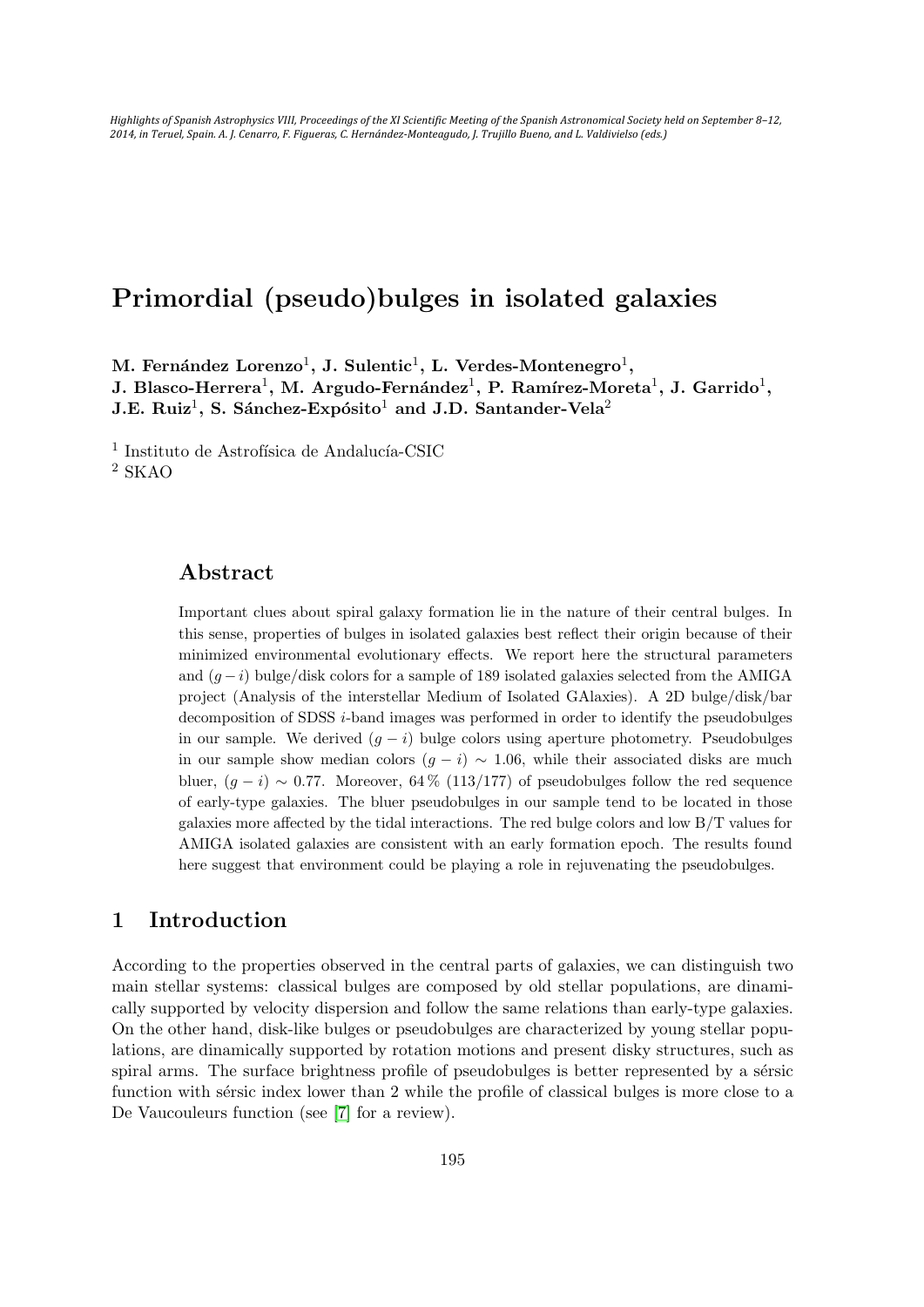Different formation mechanisms have been proposed for classical and pseudobulges. A rapid and violent process is expected to form the classical bulges because their similarity with early-type galaxies. In the case of pseudobulges, a more slowly formation is expected because they preserve some memory of their disky origin. Gravitational instabilities have been also proposed to build bulges via clump migration [\[4\]](#page-4-1), but the type of bulges formed by this process remains unclear. On the other hand, the role of the environment in the formation of both kind of bulges is far from being unraveled. Understanding the main properties of central parts in isolated galaxies is therefore important in the sense that their evolution is mainly driven by internal processes.

Here, we studied the structural parameters and  $(q - i)$  bulge/disk colors for a sample of 189 isolated AMIGA (Analysis of the interstellar Medium of Isolated GAlaxies) galaxies [\[11\]](#page-5-0).

#### 2 Sample selection and data analysis

The AMIGA sample is based on the catalog of isolated galaxies (CIG; [\[5\]](#page-4-2)). Two complementary isolation parameters were defined in AMIGA to select the most isolated galaxies in the CIG: the tidal force  $(Q_{\text{kar}})$  and the local number density  $(\eta_k)$ . The isolation parameters have been recently improved [\[2\]](#page-4-3) for the 636 AMIGA galaxies in the Sloan Digital Sky Survey (SDSS; [\[1\]](#page-4-4)). To select the sample, we applied the isolation criteria of [\[2\]](#page-4-3),  $Q_{\text{kar}} < -2$  and  $\eta_k$  < 2.7, which ensures that the galaxies have been unperturbed by major neighbors in the last 5 Gyr. We applied also a completeness condition [\[11\]](#page-5-0) resulting in a final sample of 279 spiral  $(T = 1-8)$  galaxies.

We downloaded the images of these galaxies from the SDSS in  $q, r$ , and *i*-bands. A bulge/disk/bar decomposition was performed using galfit  $[10]$  in the *i*-band images, with the aim to identify classical bulges and pseudobulges. We judged a fit to be acceptable when the residuals in the central part were lower than  $10\%$  of the flux. This happened for 189 galaxies.

In the left pannel of Fig. [1](#page-2-0) we represented the bulge-Sérsic index versus the bulgeto-total luminosity ratio. We used a cut in sérsic index of 2.5 to separate classical and paseudobulges. We found that  $94\%$  of bulges in the AMIGA sample are classified as pseudobulges. High-BT and low-BT pseudobulges are represented with different colors to check in the following analysis if high-BT can represent more evolved pseudobulges. In the right panel we represented the Kormendy relation [\[6\]](#page-4-5) for AMIGA early-type galaxies and each kind of bulge in our sample. Classical bulges follow the Kormendy relation of early-type galaxies. In the case of pseudobulges, they tend to be located below the relation with high-BT pseudobulges forming an upper envelope, in the region consistent with the Kormendy relation. This seems to indicate some similarity with classical bulges.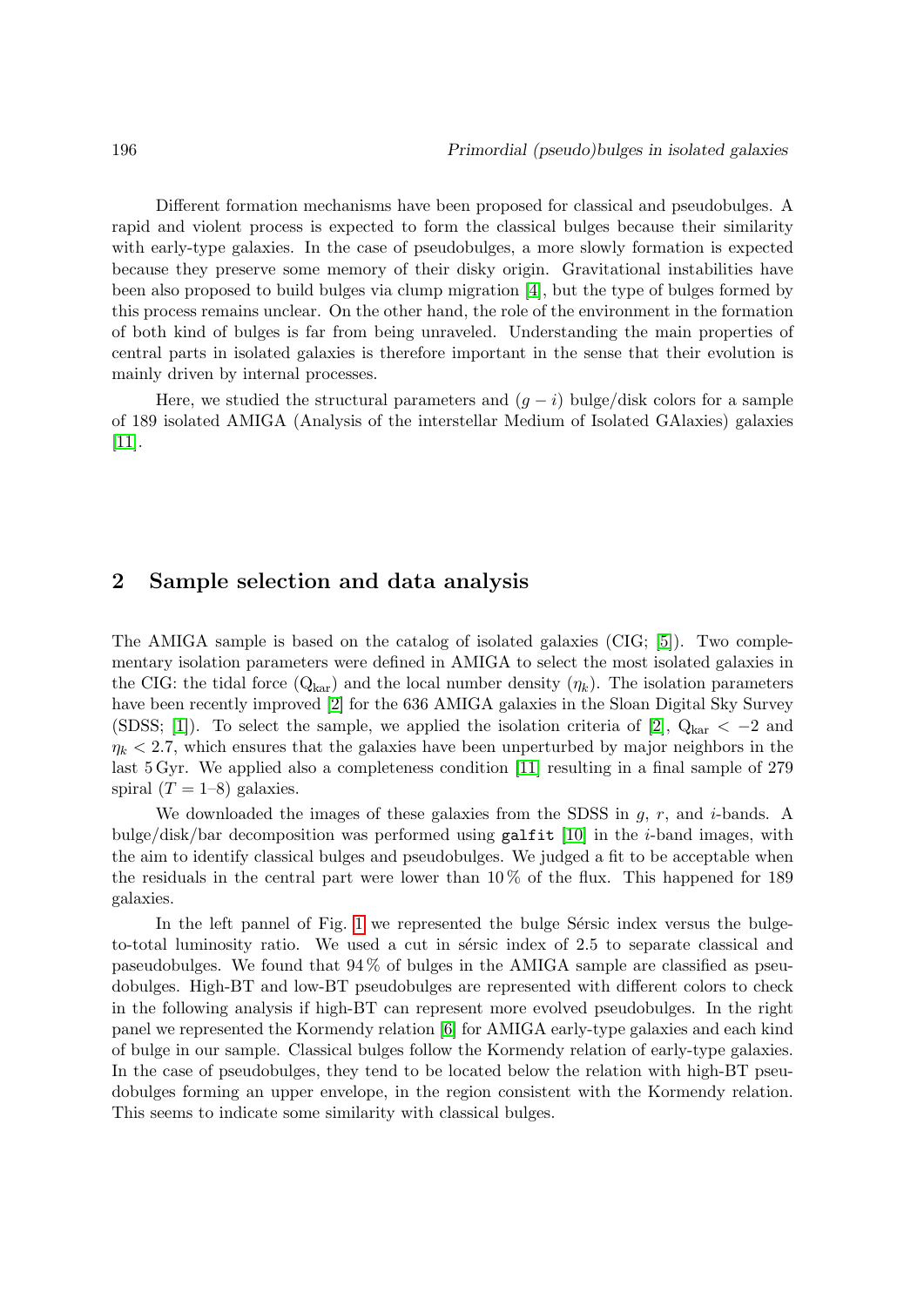

<span id="page-2-0"></span>Figure 1: Structural parameters in the *i*-band for the bulges in our sample. Left panel: bulge Sérsic index versus bulge-to-total luminosity ratio. Right panel: the Kormendy relation for classical bulges (red squares), low- $B/T$  (green diamonds), and high- $B/T$  pseudobulges (black triangles). As comparison, the Kormendy relation for the AMIGA early–type galaxies is represented (blue points) [\[3\]](#page-4-6).

#### 3 Stellar populations for bulge and disks

We used  $(q-i)$  colors as indicative of the stellar population for bulge and disks in our sample. Using the structural parameters obtained in the  $i$ -band, we made the decomposition in the  $q$ and r band. For disks, we use the magnitudes derived from the galfit fit in  $g$  and  $i$ -bands since they are the same whether fixing or not the parameters fitted in the  $i$ -band. In the case of the bulges, the magnitudes given by galfit result in colors more than  $3-\sigma$  redder than the red sequence of early-type galaxies. This happened overall for the later types where the contribution of the disk inside the bulge is larger. The reason of this anomalous bulge colors can be a change in the disk inside the bulge which is not taken into account when we are extrapolating the disk obtained outside the bulge. Since we cannot trust the bulge colors obtained with galfit, we decided to use aperture photometry with ellipse. Galaxies were fitted in the *i*-band and then we calculated the aperture magnitudes in  $r$  and  $g$ -bands, fixing the ellipticity and position angle of each isophotal aperture to be equal to the i-band values.

In Fig. [2,](#page-3-0) we represent the  $(g-i)$  color obtained respectively for bulges and disks versus the total i-magnitude of our galaxies. As comparison, we represent the color-magnitude relation obtained for the galaxies in the Nair  $\&$  Abraham sample [\[9\]](#page-5-2). A 63\% of our bulges are located in the red sequence fitted to  $E/S0$  galaxies of [\[9\]](#page-5-2) sample. Regarding different bulges type, we found a 58 % of high-BT pseudobulges and a 66 % of low-BT pseudobulges in the red sequence, while their disks are much more bluer. There is no difference in colors between high and low-BT pseudobulges although disks of high-BT pseudobulges are redder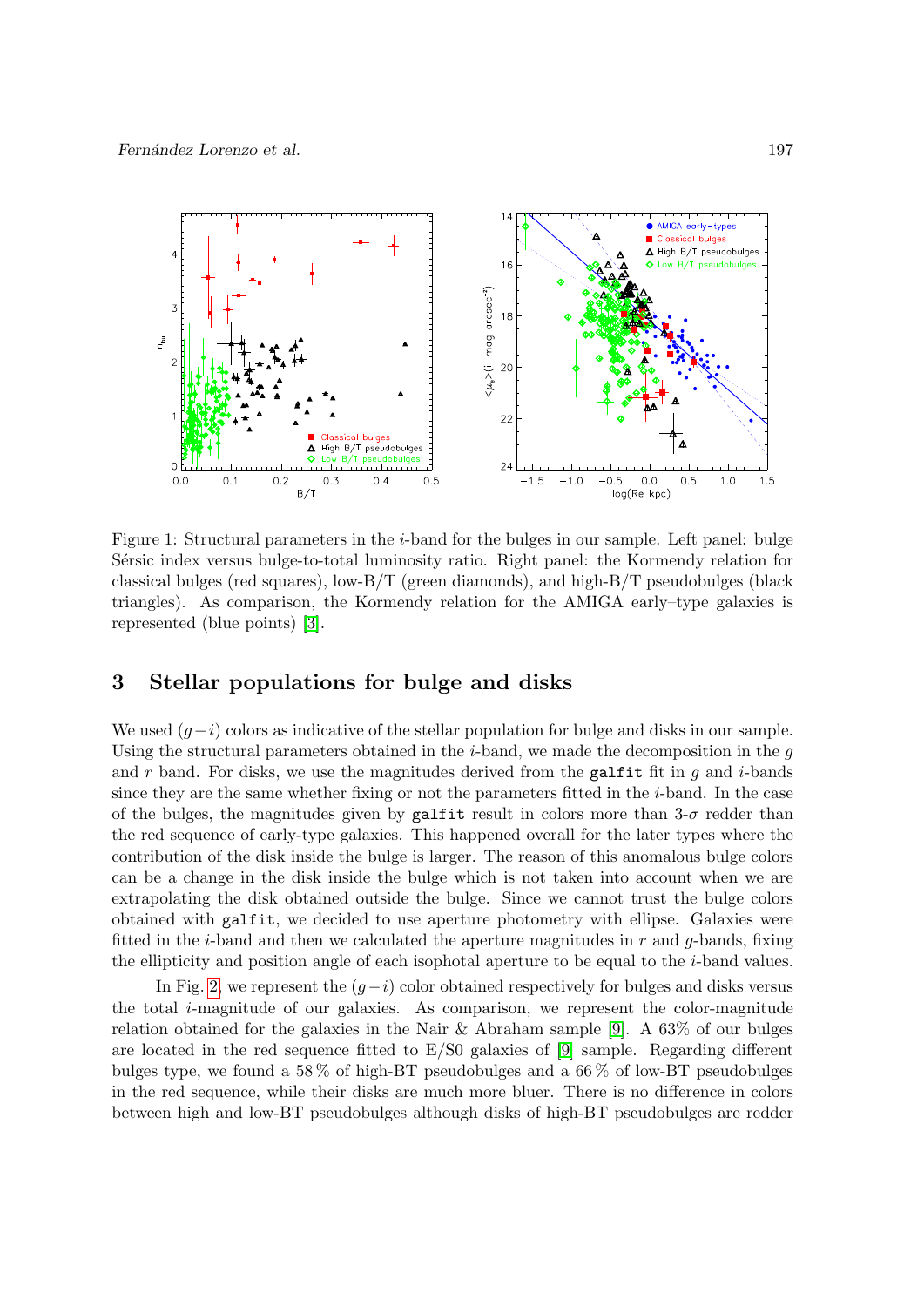

<span id="page-3-0"></span>Figure 2:  $(q - i)$  color for bulges and the disks (blue spirals) versus the absolute magnitude in the *i*-band of the host galaxy  $(M_i)$ . Different bulge types are represented with different symbols following Fig. [1.](#page-2-0) The grey-scale represents the density diagram obtained from the Nair & Abraham sample [\[9\]](#page-5-2) at  $0.01 < z < 0.05$ . The solid and dashed lines are the linear fit and its  $2\sigma$  for the early-type galaxies. In the first panel, we represent the contours of equal density for these galaxies (solid) and for Sbc–Sd spirals (point-dash) [\[3\]](#page-4-6).

than those of low-BT pseudobulges, probably because high-BT pseudobulges are located in earlier spiral types. We also applied a full reddening correction using the SDSS spectra and found that 60 % of our pseudobulges are still in the red sequence.

#### 4 Discussion

Colors of pseudobulges obtained here are consistent with old stellar populations. To check whether a bulge with such red colors could be formed through continuous star formation, we did a test with starburst99 [\[8\]](#page-5-3). The mean stellar mass of our bulges is  $3 \times 10^9$  M<sub> $\odot$ </sub>. Then we simulated the color of a bulge which formed half of its mass in an instantaneous burst 8 Gyr ago and half through continuous star formation during 8 Gyr. The burst after 8 Gyr has a color of  $(g - i) = 1.13$ , while the stellar mass formed through continuous SF has a color of  $(q - i) = 0.49$ . When both models are combined we can see that the color is still very blue (0.59), indicating that the continuous star formation dominates the final color. These results contrast with pseudobulge formation through continuous star formation. Therefore, if secular evolution is the formation mechanism, it should have stopped a long time ago.

In order to check the effects of the environment in the pseudobulge stellar population, we represent the pseudobulge color versus the tidal force exerted on the galaxy by the companions. We found a tendency for bluer pseudobulges to show higher values of tidal force (more affected by the environment), indicating that interactions could be rejuveneting the pseudobulges.

The red bulge colors and low  $B/T$  values for AMIGA isolated galaxies are consistent with an early formation epoch and not much subsequent growth. Properties of bulges in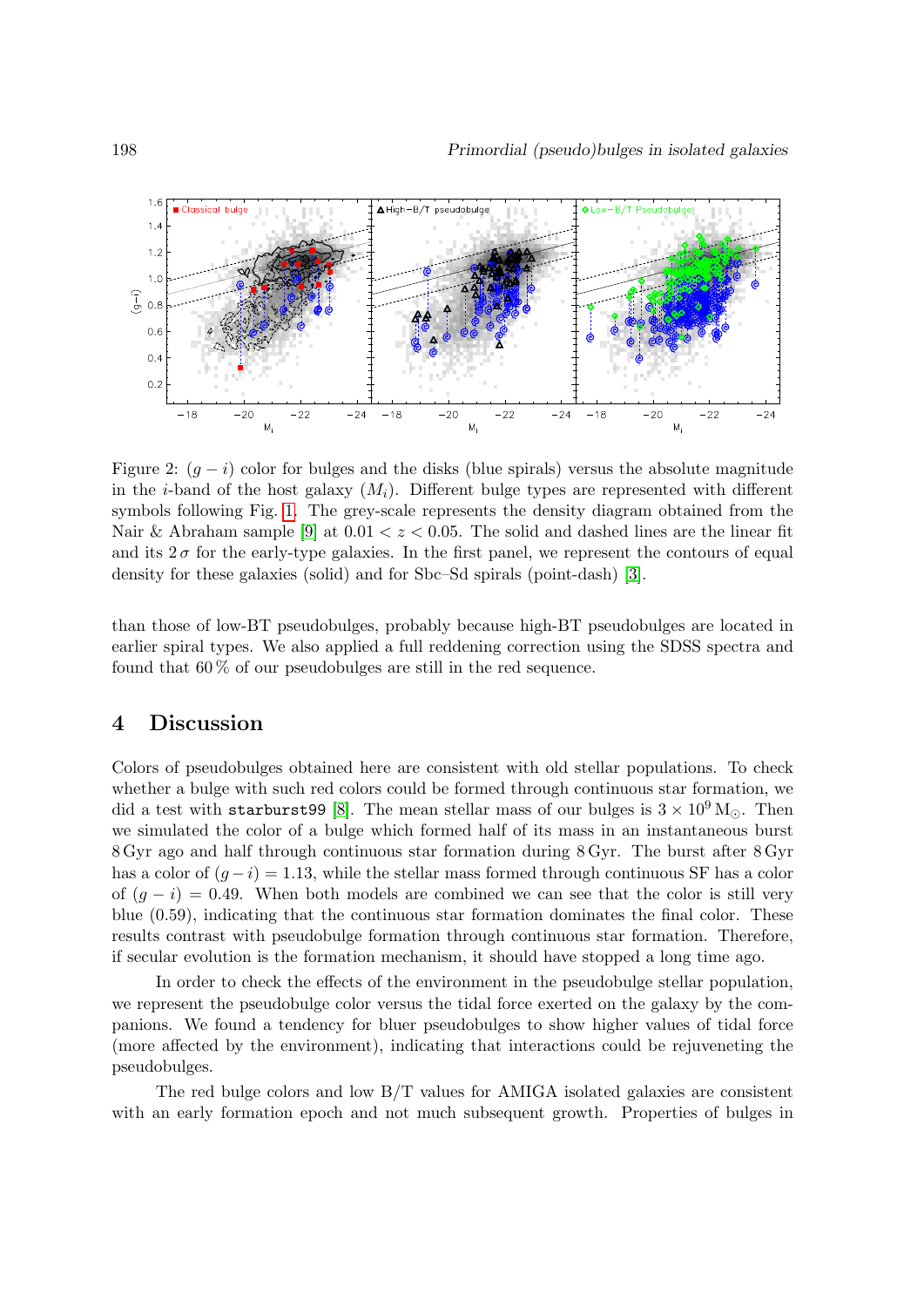isolated galaxies contrast with a picture where pseudobulges grow continuously via star formation.

#### 5 Conclusions

We have performed a 2D bulge/disk/bar decomposition for a sample of 189 isolated galaxies. We used the Sérsic index to separate between classical bulges ( $n_b > 2.5$ ) and pseudobulges  $(n_b < 2.5)$ . We found 12 classical bulges and 177 pseudobulges in our sample. Our pseudobulges fall below the  $\langle\mu_e\rangle-R_{\rm e}$  plane of early-type galaxies, i.e. they are less dense, with the region closest to the Kormendy relation populated by those pseudobulges with larger values of B/T.

We derived the  $(g - i)$  colors of our bulges using aperture photometry. We found that a 64 % of our pseudobulges follow the red sequence of early-type galaxies: they have colors similar to those presented by early-type galaxies as luminous as their host galaxies (redder for brighter galaxies). These red colors suggest a predominant old stellar population. The bluer bulges in our sample tend to be located in those galaxies more affected by the tidal interactions. The properties of the majority of bulges in isolated galaxies suggest that pseudobulges formed most of their mass in an early epoch, and that specific environmental events could rejuvenate the pseudobulges. In our sample of isolated galaxies, these events were minimized, which would explain our large fraction of late-types and the red colors of their (pseudo)bulges.

# Acknowledgments

This work has been supported by Grant AYA2011-30491-C02-01 and the Junta de Andalucía (Spain) P08-FQM-4205 and TIC-114.

Funding for SDSS-III has been provided by the Alfred P. Sloan Foundation, the Participating Institutions, the National Science Foundation, and the U.S. Department of Energy. The SDSS-III web site is http://www.sdss3.org/.

# References

- <span id="page-4-4"></span>[1] Aihara, H., et al. 2011, ApJS, 193, 29
- <span id="page-4-3"></span>[2] Argudo-Fernández, M., Verley, S., Bergond, G., et al. 2013, A&A, 560, A9
- <span id="page-4-6"></span>[3] Fern´andez Lorenzo, M., Sulentic, J., Verdes-Montenegro, L., et al. 2014, ApJL, 788, LL39
- <span id="page-4-1"></span>[4] Genzel, R., Burkert, A., Bouché, N., et al. 2008, ApJ, 687, 59
- <span id="page-4-2"></span>[5] Karachentseva, V. E. 1973, Astrofizicheskie Issledovaniia Izvestiya Spetsial'noj Astrofizicheskoj Observatorii, 8, 3
- <span id="page-4-5"></span>[6] Kormendy, J. 1977, ApJ, 218, 333
- <span id="page-4-0"></span>[7] Kormendy, J., & Kennicutt, R. C., Jr. 2004, A&A, 42, 603K